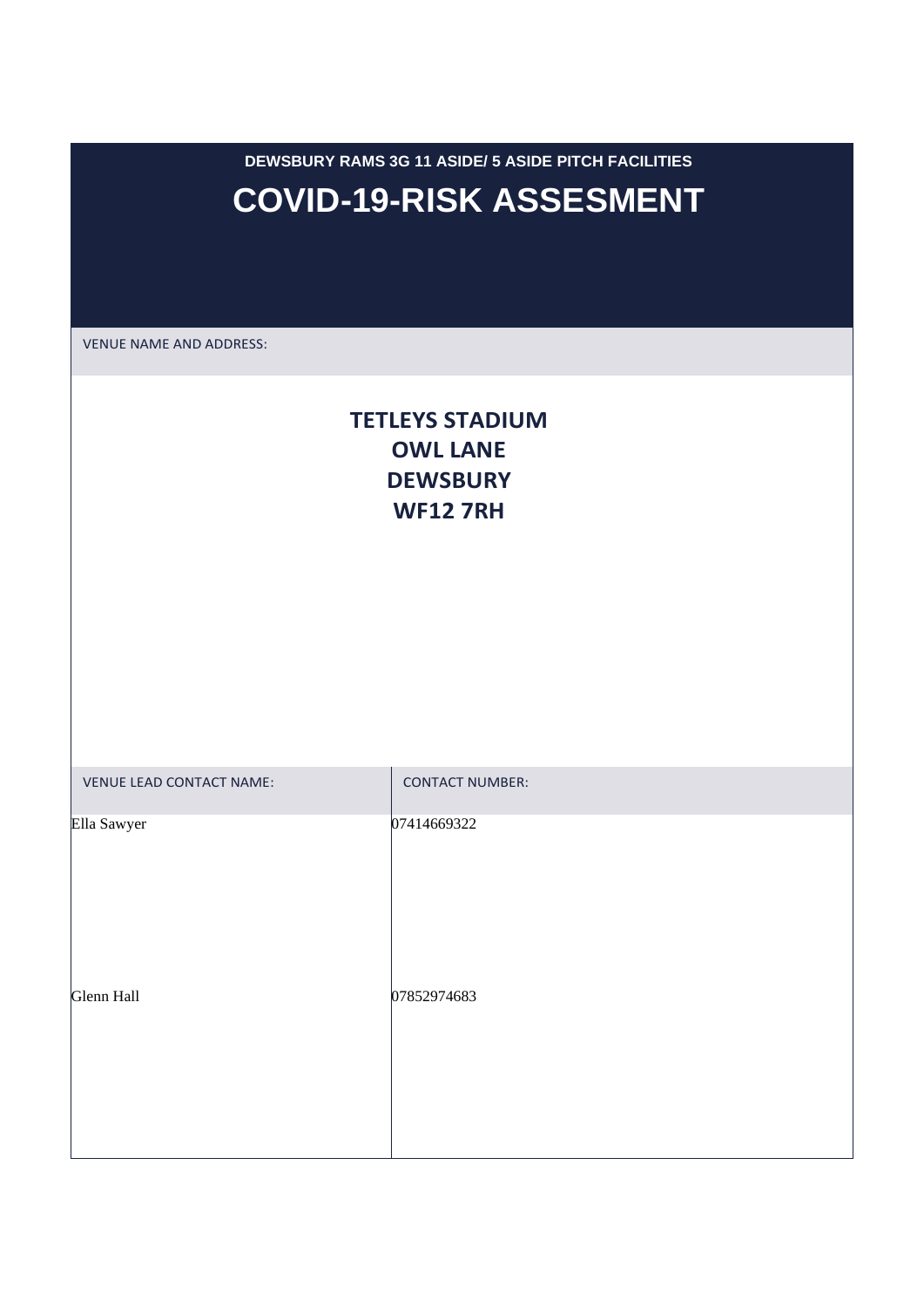| <b>What</b><br>are<br>the<br>hazar<br>ds? | <b>Who</b><br>might be<br>harmed?                                                                                 | Prevention measures in place                                                                                                                                     | <b>Action by</b><br>whom? | <b>Action</b><br>by<br>when? | <b>Date</b><br>completed |
|-------------------------------------------|-------------------------------------------------------------------------------------------------------------------|------------------------------------------------------------------------------------------------------------------------------------------------------------------|---------------------------|------------------------------|--------------------------|
| of<br><b>COVID-Staff</b><br>19            | Spread Users/customer                                                                                             | <b>HYGIENE:</b>                                                                                                                                                  |                           |                              |                          |
|                                           |                                                                                                                   | Hand sanitizers available entrance/exit.                                                                                                                         | All staff                 | daily                        |                          |
|                                           | <b>Cleaners</b><br>Pitch contractors                                                                              | Disposable paper towels and soap provided in handwashing facilities.                                                                                             | All staff                 | daily                        |                          |
|                                           | No chewing gum is allowed (signage displayed).<br>No spitting and mouth rinsing is permitted (signage displayed). |                                                                                                                                                                  | Ella Sawyer               | 20/07/2020<br>20/07/2020     |                          |
|                                           |                                                                                                                   |                                                                                                                                                                  | Ella Sawyer               |                              |                          |
|                                           |                                                                                                                   | <b>CLEANING FACILITIES AND EQUIPMENT:</b>                                                                                                                        |                           |                              |                          |
|                                           |                                                                                                                   | High-contact touch points entrance/ exit to the pitch/ goal posts/ toilet door handles<br>cleaned between bookings. Daily cleaning record of this is maintained. | Glenn Hall                | daily                        |                          |
|                                           |                                                                                                                   | Doors/pitch gates during booking will remain open to minimize contact.                                                                                           | Glenn Hall                | daily<br>daily               |                          |
|                                           |                                                                                                                   | Waste bins available emptied regularly.                                                                                                                          | Glenn Hall                |                              |                          |
|                                           |                                                                                                                   | SOCIAL DISTANCING AND AVOIDING CONGESTIONS:                                                                                                                      |                           |                              |                          |
|                                           |                                                                                                                   | Social distancing signage displayed throughout facility                                                                                                          | Ella Sawyer               | 20/07/2020                   |                          |
|                                           |                                                                                                                   | Entrance/Exit pitch access signs displayed                                                                                                                       | Ella Sawyer               | 20/07/2020                   |                          |
|                                           |                                                                                                                   | Two-meter markings Pitch Entrance / Exit / Toilets                                                                                                               |                           |                              |                          |
|                                           |                                                                                                                   |                                                                                                                                                                  |                           |                              |                          |